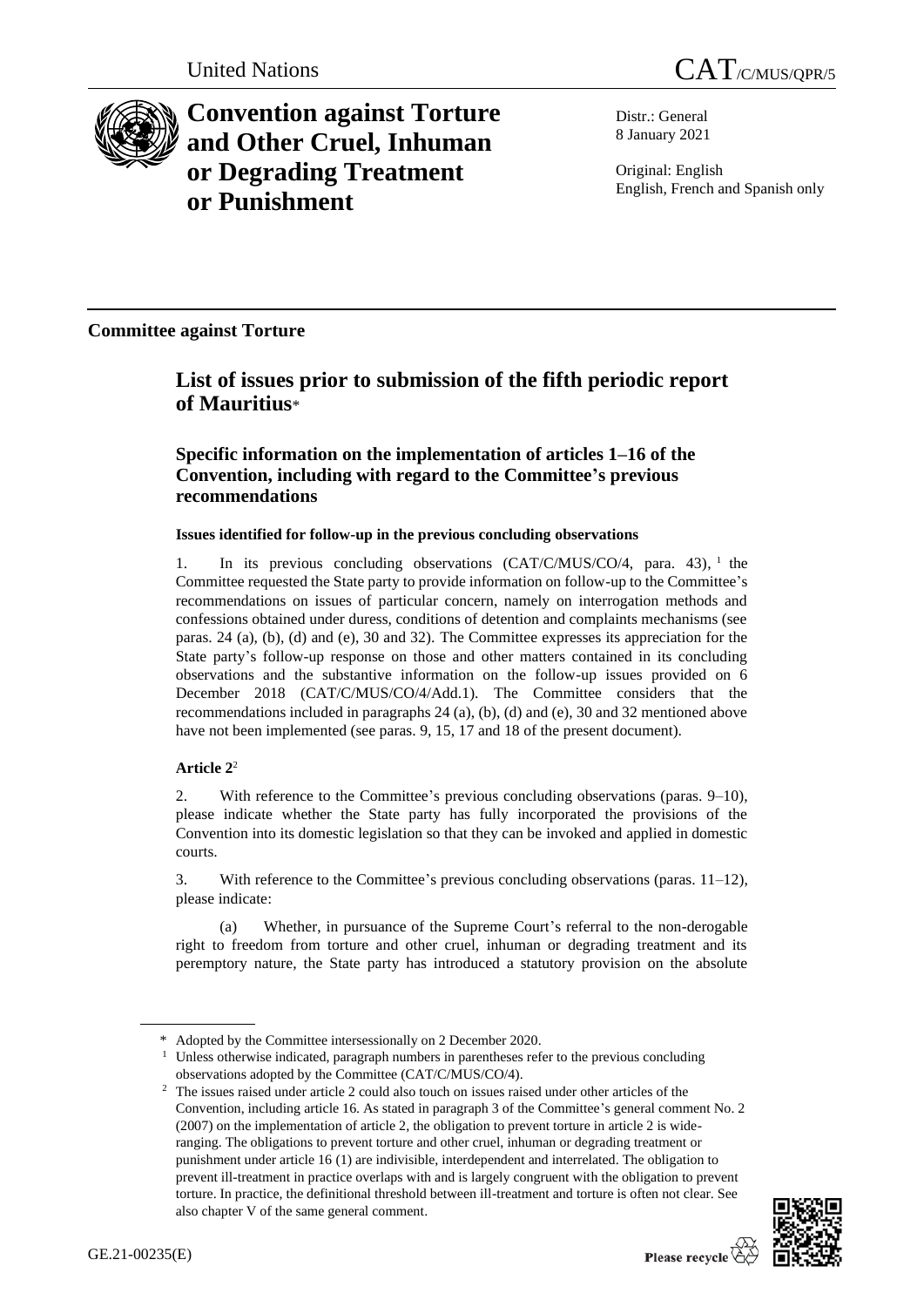prohibition of torture, declaring that no justification may be invoked for this crime under any circumstances, in accordance with article 2 (2) of the Convention;

(b) Whether the State party has brought its laws, including the provisions of section 245 of the Criminal Code regarding homicide and wounds and blows "ordered by law, and commanded by lawful authority", into line with the absolute ban on torture.

4. With reference to the Committee's previous concluding observations (paras. 13–14), please provide information on any legislative amendments adopted to ensure that acts of torture carry appropriate penalties that correspond to the grave nature of the crime, in line with article 4 of the Convention, and take into account aggravating circumstances such as permanent disability sustained by victims or their death.

5. With reference to the Committee's previous concluding observations (paras. 15–16), please provide information on any changes made regarding accountability for acts of torture pursuant to the condemnation by the Supreme Court of the perpetration of torture and any form of inhuman or degrading treatment by State agents after the death of Ramdoolar Ramlogun. Also, please indicate whether the persons responsible for his death have been found and prosecuted during the period under review.

6. Please provide information:

(a) On any action taken after the death on 5 May 2020 of detainee Gael Permess, who is alleged to have been beaten to death by prison officers;

(b) Regarding the reported arrest of five prison officers on 12 May 2020, four of whom have allegedly been charged with murder, while one is reported to have been charged for interfering with closed-circuit television footage containing evidence of abuse;

(c) On the current status of the investigation and prosecution of the five prison officers cited in subparagraph (b) above;

(d) On the intention of the State party to install closed-circuit television equipment in all police stations.

7. With reference to the Committee's previous concluding observations (paras. 19–20), please provide updated information on:

(a) Any modifications made to police standing orders and other relevant regulations to stipulate that visits of doctors to arrested and detained persons should be conducted in a confidential manner and that supervision requested by a doctor should take place within sight but out of hearing distance;

Any improvements made in monitoring respect for fundamental legal safeguards by including in the records transmitted to the police information room and the divisional or branch operations information about access to lawyers, medical examinations and notification of the detention to a family member or a person of the detainee's choice.

8. Please indicate whether, under section 3 of the Prevention of Terrorism (Denial of Bail) Act, a detainee suspected of an offence relating to terrorism can be denied release on bail in certain cases. Also, please indicate whether a person under suspicion of an offence relating to terrorism can be detained without access to anyone, including counsel, for a period of up to 36 hours.<sup>3</sup>

9. With reference to the Committee's previous concluding observations (paras. 21–22), please provide updated information on:

(a) The adoption of the Police and Criminal Evidence Bill and any enactments providing for safeguards to ensure that arrests and detentions may only take place when fully justified;

(b) Steps taken to ensure that persons are placed in pretrial detention only after arrest based on reasonable suspicion of an offence having been committed;

<sup>&</sup>lt;sup>3</sup> CCPR/C/MUS/CO/5, para. 27.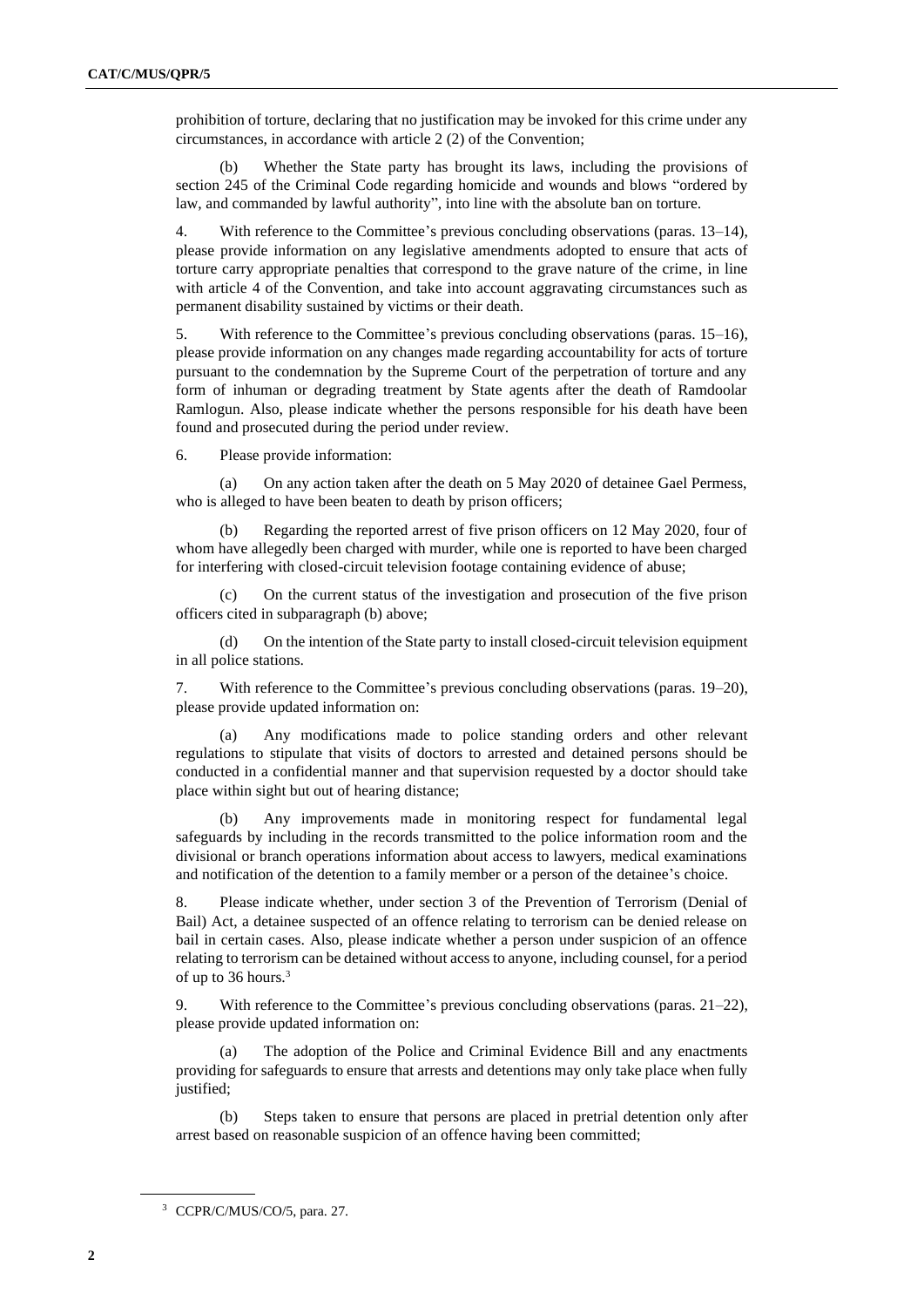(c) The current status of the new Police and Criminal Evidence Bill<sup>4</sup> and any amendments made to legislation during the period under review to remove the system of provisional charges, under which a person may be detained upon suspicion of commission of a serious offence, which may reportedly result in abusive and arbitrary practices; 5

Specific steps taken to reduce the duration of pretrial detention, including by amending legislation, and to speed up the examination of cases pending before tribunals and courts; <sup>6</sup> and on any efforts made during the period under review and in the context of the 10 year strategic plan on pretrial detention<sup>7</sup> to enact in legislation and promote the use of noncustodial measures and other alternatives to deprivation of liberty, inter alia, in order to reduce the number of pretrial detentions.

10. With reference to the Committee's previous concluding observations (paras. 23–24) and the follow-up information provided by the State party, <sup>8</sup> please provide updated information on:

(a) Specific training programmes provided to police officers on non-coercive interrogation techniques during the period under review;

(b) The extent to which any improvement of methods of investigation that rely on scientifically-based evidence has reduced reliance on coerced confessions during the period under review;

(c) The current situation regarding the video recording of all statements, noting whether statements obtained through torture or cruel, inhuman or degrading treatment are now not valid as evidence in judicial proceedings;

(d) The current status of the Committee's recommendation that would allow appeal courts to review the admissibility of evidence, building on the jurisprudence of the Supreme Court in the case of *Rudolph Jean Jacques v. the State*, indicating furthermore whether appellate courts have during the period under review quashed any convictions based on a statement that a trial court had deemed inadmissible; and any related changes made to national legislation with a view to invalidating statements obtained through torture or cruel, inhuman or degrading treatment;

(e) Any cases of officials who have been prosecuted for extracting confessions under duress<sup>9</sup> and, in the case of a guilty verdict, the sentences meted out.

11. With reference to the Committee's previous concluding observations (paras. 25–26), please provide information on:

The current status of the Children's Bill and the setting of a statutory minimum age of criminal responsibility at an internationally acceptable level;

(b) Any steps taken to establish a juvenile justice system<sup>10</sup> and finalize the setting up of a juvenile court in order to ensure that children in conflict with the law are tried in juvenile courts by specialized judges, that they are systematically assisted by a lawyer or counsel and that they appear for trial with their legal representatives; $11$ 

Any steps taken to ensure that the pretrial detention of children is only permitted as a measure of last resort and steps taken to amend legislation in order to define the meaning and the duration of "the shortest appropriate period of time" for the pretrial detention of juveniles.

<sup>4</sup> Ibid., para. 32.

<sup>5</sup> Ibid., para. 31.

<sup>6</sup> Ibid., para. 30.

<sup>7</sup> Ibid., para. 30.

<sup>8</sup> CAT/C/MUS/CO/4/Add.1, paras. 3–7.

 $^9\,$  See https://tbinternet.ohchr.org/Treaties/CAT/Shared%20Documents/MUS/INT\_CAT\_FUL\_ MUS\_35365\_E.pdf.

<sup>10</sup> CCPR/C/MUS/CO/5, para. 40.

<sup>11</sup> Ibid., para. 40.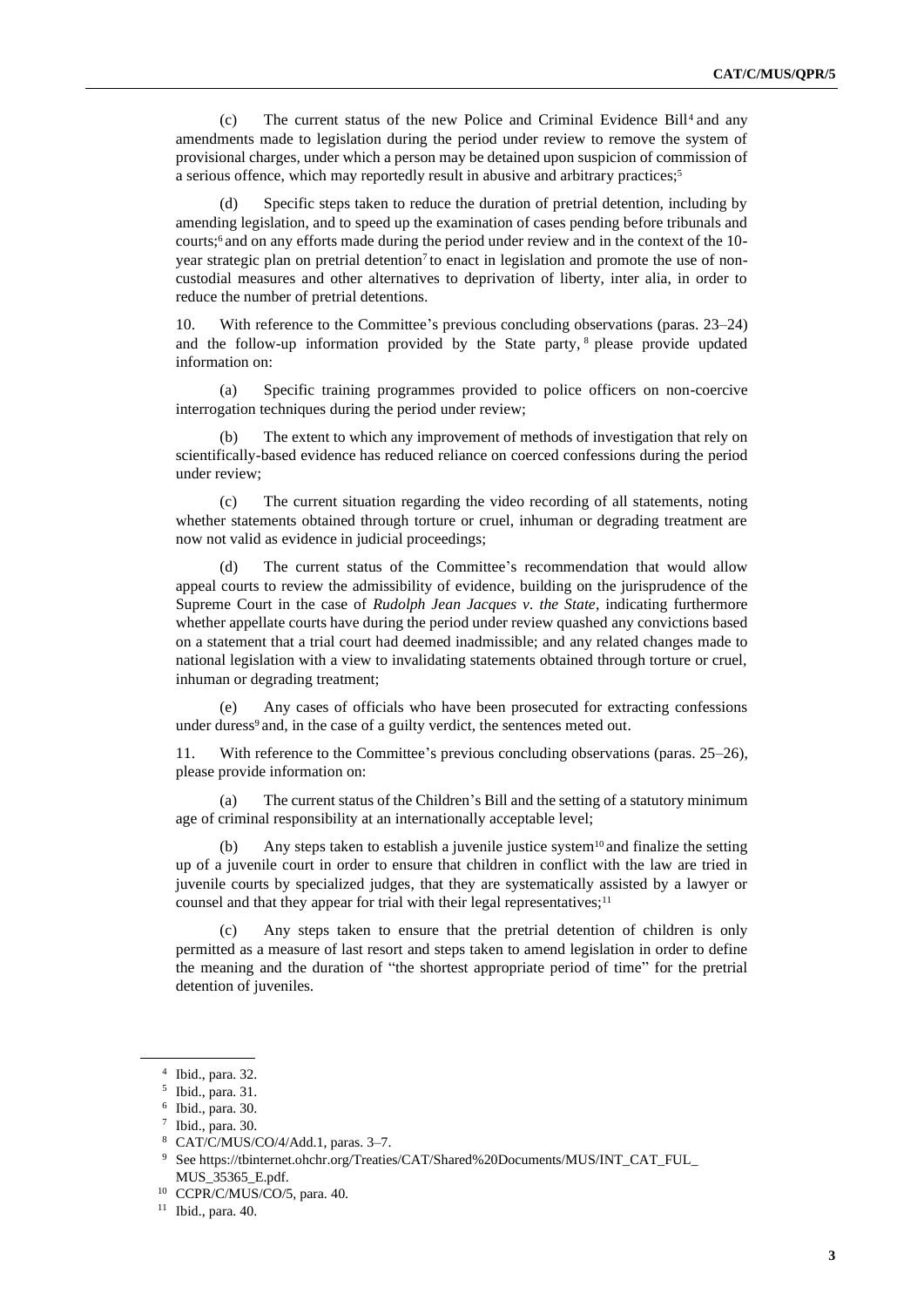12. With reference to the Committee's previous concluding observations (paras. 27–28) and the follow-up information provided by the State party, $12$  please indicate whether national legislation has been amended to clearly stipulate that time served in pretrial detention should be deducted from the sentence imposed. 13

13. With reference to the Committee's previous concluding observations (paras. 41–42), please provide information on:

(a) Further steps taken by the State party during the period under review to modernize its criminal legislation in order to address cases of violence against women and to implement existing legislation on domestic violence and trafficking by bringing perpetrators to justice and sanctioning them;<sup>14</sup>

(b) Any steps taken to define marital rape as a specific criminal offence subject to appropriate penalties;

(c) Any steps taken to abrogate section 242 of the Criminal Code, which excuses manslaughter committed against a spouse caught in the act of adultery;

(d) Specific measures taken to ensure the more effective enforcement of the Combating of Trafficking in Persons Act,  $15$  including by prosecuting and convicting perpetrators of trafficking-related crimes under that Act, and not under other laws;

(e) Steps taken to encourage women to report cases of domestic violence and measures to facilitate the submission of complaints to the police;<sup>16</sup>

Any additional training provided to police officers, judges and prosecutors who handle gender-based violence cases $17$  and any general awareness-raising campaigns on the negative effects of violence against women.<sup>18</sup>

14. With reference to the Committee's previous concluding observations (paras. 33–34), please provide information on any steps taken by the State party during the period under review to guarantee the independence of the National Human Rights Commission and its National Preventive Mechanism Division from the Executive, including by securing in law the tenure of the mandate of their members, clarifying the missions of each division of the Commission so that they do not overlap,<sup>19</sup> and by providing them with the necessary human and financial resources to carry out their mandate, in keeping with the principles relating to the status of national institutions for the promotion and protection of human rights (the Paris Principles). In addition, please provide an assessment of the contribution of the national preventive mechanism to combating torture.

15. Please indicate whether the State party envisages strengthening the provisions relating to the functional independence of the national preventive mechanism, including the provisions relating to immunity of its members from politically motivated dismissal, since the National Preventive Mechanism Act does not specify the conditions under which its members may be dismissed. Please also indicate whether members of the National Preventive Mechanism Division of the National Human Rights Commission currently enjoy immunity from politically motivated dismissal. In this connection, please provide information on:

(a) The reasons for the termination by the President of the Republic of the appointment of a member of the National Preventive Mechanism Division, Anishta Babooram-Seeruttun, citing article 113 (4) and (5) of the Constitution of Mauritius, which is used for the removal of political nominees after a change of Government;

(b) The reason for Ms. Babooram-Seeruttun's appointment being terminated on 5 June 2017 rather than 17 June 2017, by which time she would have completed three years in

<sup>12</sup> CAT/C/MUS/CO/4/Add.1, para. 12.

<sup>13</sup> CCPR/C/MUS/CO/5, para. 30.

<sup>14</sup> Ibid., para. 20.

<sup>15</sup> Ibid., para. 26.

<sup>16</sup> Ibid., para. 20.

<sup>17</sup> Ibid., para. 20.

<sup>18</sup> Ibid., para. 20.

<sup>19</sup> Ibid., para. 8.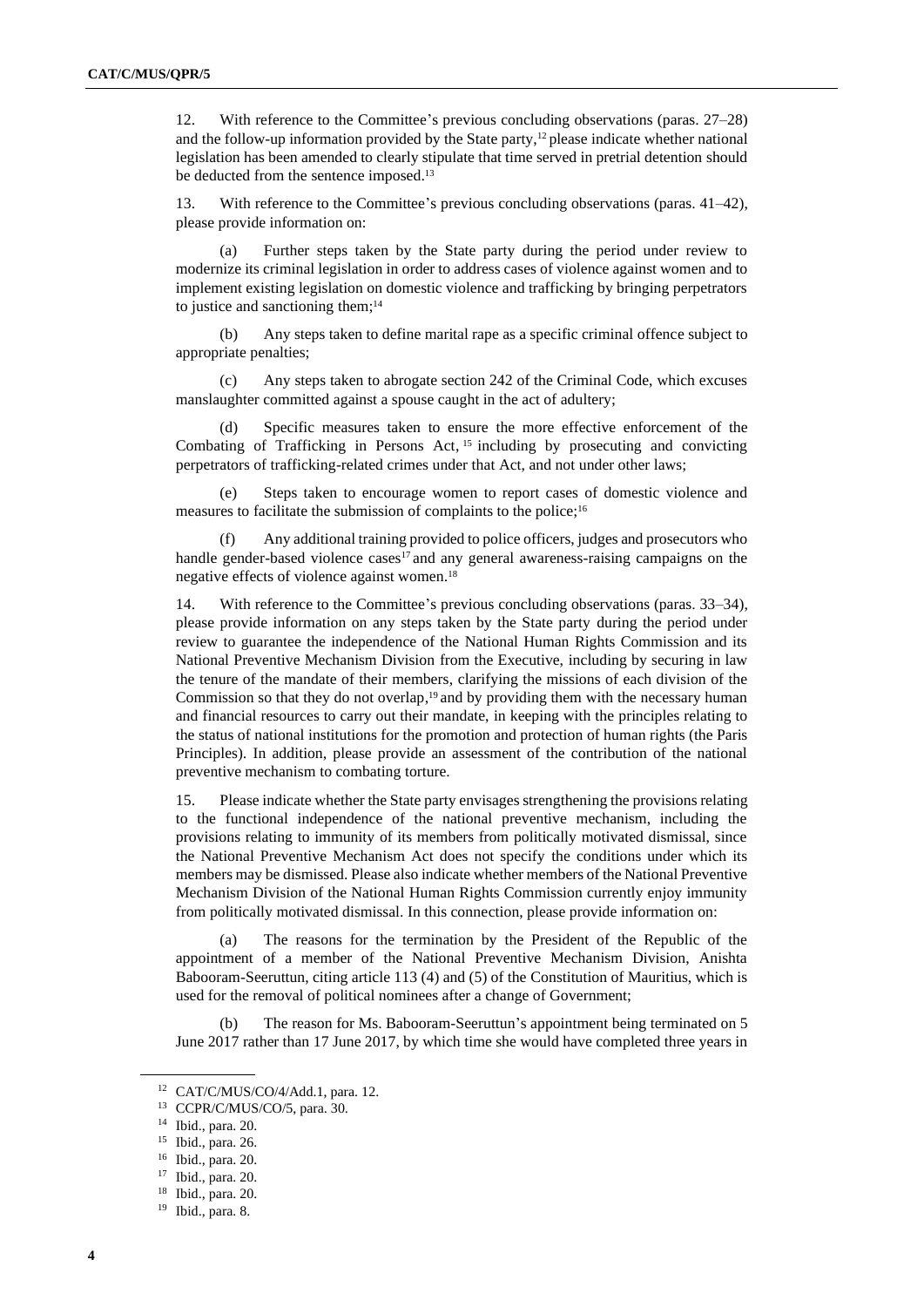the position, which would have entitled her to receive compensation of three months' salary under the Employment Rights Act;

(c) The reasons why the letter of termination of her appointment did not cite any "inability to perform the functions of his (her) office, whether arising from infirmity of body or mind, or misbehaviour", as provided for in section 3 (10) of the Protection of Human Rights Act 1998.

## **Article 3**

16. With reference to the Committee's previous concluding observations (paras. 17–18), please provide updated information on:

Any measures taken by the State party to establish national asylum legislation and a functioning national asylum framework, including procedures and mechanisms for refugee status determination and the regulation of expulsions and refoulement, in order to safeguard the rights of persons in need of international protection and ensure respect for the principle of non-refoulement in accordance with article 3 of the Convention. Please also provide information on existing mechanisms or protocols for the early identification at borders and immediate referral of vulnerable asylum seekers, including victims of torture, and indicate whether these mechanisms include an independent medical examination;

(b) Any measures taken to prevent statelessness <sup>20</sup> and accede to the 1954 Convention relating to the Status of Stateless Persons and the 1961 Convention on the Reduction of Statelessness;

(c) Any consideration given by the State party during the period under review<sup>21</sup> to acceding to the Convention relating to the Status of Refugees, the Protocol relating to the Status of Refugees and the Organization of African Unity Convention Governing the Specific Aspects of Refugee Problems in Africa.

#### **Article 10**

17. With reference to the Committee's previous concluding observations (paras. 39–40), please indicate whether the State party has ensured that training programmes on the Convention, its Optional Protocol and the Manual on the Effective Investigation and Documentation of Torture and Other Cruel, Inhuman or Degrading Treatment or Punishment (Istanbul Protocol) are provided to all law enforcement personnel, both civil and military, medical personnel, public officials, judges, prosecutors and other persons dealing with persons deprived of their liberty. Please indicate whether the training is mandatory or optional; how often it is provided; how many officers and public officials, as a proportion of their total number, have received the training; and whether the State party has developed a specific methodology to assess the effectiveness and impact of its training programmes in terms of preventing and reducing the number of cases of torture and ill-treatment.

#### **Article 11**

18. With reference to the Committee's previous concluding observations (paras. 29–30) and the follow-up information provided by the State party, please provide updated information on:

(a) The functioning of the Committee on Capital Projects and any improvements in the material conditions in prisons, including in respect of the basic rights of all detainees to water, sanitation and adequate food, in addition to those cited in the follow-up information provided by the State party;<sup>22</sup>

Medical examinations that are carried out upon admission to detention centres, including whether they are conducted routinely, describing the procedure by which medical personnel can document and report signs of ill-treatment without risk of reprisals. Please also

<sup>20</sup> Ibid., para. 38.

<sup>21</sup> CAT/C/MUS/CO/4/Add.1, para. 12.

 $22$  Ibid., para. 8.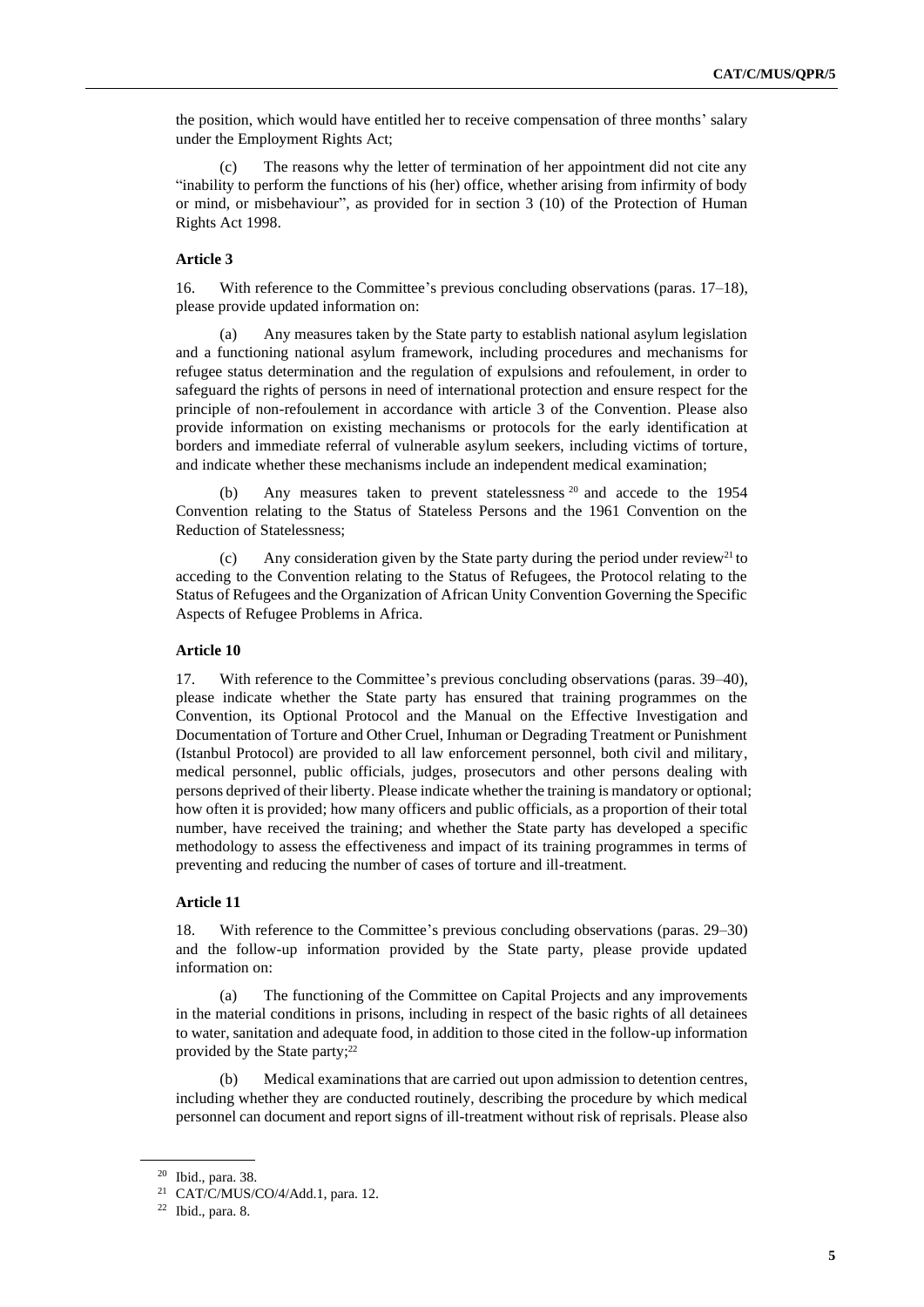provide information on the efforts made by the State party to prevent HIV/AIDS, tuberculosis, hepatitis and other infectious diseases in places of detention and steps taken by the prison authorities to hire psychologists and psychiatrists;

(c) Specific steps taken to investigate and prevent suicide by detainees, in particular in Phoenix Prison (the high-security prison also known as "La Bastille"); to ensure the separation of remand detainees from those serving a prison sentence; and to continue to apply alternatives to detention, where possible.<sup>23</sup>

19. Please indicate:

(a) Whether Phoenix Prison was closed in 2007 on the recommendation of the Subcommittee on Prevention of Torture and Other Cruel, Inhuman or Degrading Treatment or Punishment because of the conditions there, and whether it was subsequently re-opened seven years ago;

(b) Whether the report on the 2007 visit of the Subcommittee on Prevention of Torture to Phoenix Prison has been made public in the State party.

20. Please provide information relating to reports that detainees incarcerated in Phoenix Prison are hand- and foot-cuffed for 24 hours each day; are beaten and waterboarded by prison staff; are subjected to sleep deprivation; are allowed to leave unventilated cells for only half an hour each day; do not have sufficient clothing or hot water for bathing; are forced to drink water from toilet bowls; and are denied adequate food and family visits.

21. Please provide information on the mechanism or procedure for involuntary placement of persons with mental or psychosocial disabilities, including children and elderly persons living in residential care homes. In addition, please indicate the measures adopted to prohibit forced treatment and forced sterilization of women and girls with disabilities in hospitals and institutions. Furthermore, please clarify whether there is an independent mechanism for overseeing residential care homes and whether there are accessible mechanisms for reporting and investigating any ill-treatment that occurs within such institutions.

#### **Articles 12 and 13**

22. With reference to the Committee's previous concluding observations (paras. 31–32) and the follow-up information provided by the State party, $24$  please indicate:

Whether there has been an increase in the number of investigations into complaints of torture and ill-treatment by law enforcement officials since the establishment of the Independent Police Complaints Commission; and the number of public prosecutions of alleged perpetrators that have been brought by the Director of Public Prosecutions and by the Office of the Attorney-General;

(b) Whether the Independent Police Complaints Commission has taken into account the difficulties encountered by the Police Complaints Division when designing its procedures and operations; and whether the Police Complaints Division has been provided with the necessary capacity, including human and financial resources, $25$  to carry out timely, impartial and exhaustive inquiries into complaints of improper conduct by the police;

(c) Whether the Independent Police Complaints Commission has the power to refer cases of torture and ill-treatment for prosecution and whether it has the mandate to carry out disciplinary investigations and to issue recommendations on corrective measures to prevent future misconduct by law enforcement officials and improper treatment of arrested and detained persons;

<sup>23</sup> CCPR/C/MUS/CO/5, para. 36.

<sup>24</sup> CAT/C/MUS/CO/4/Add.1, paras. 9–11.

 $25$  CCPR/C/MUS/CO/5, para. 34.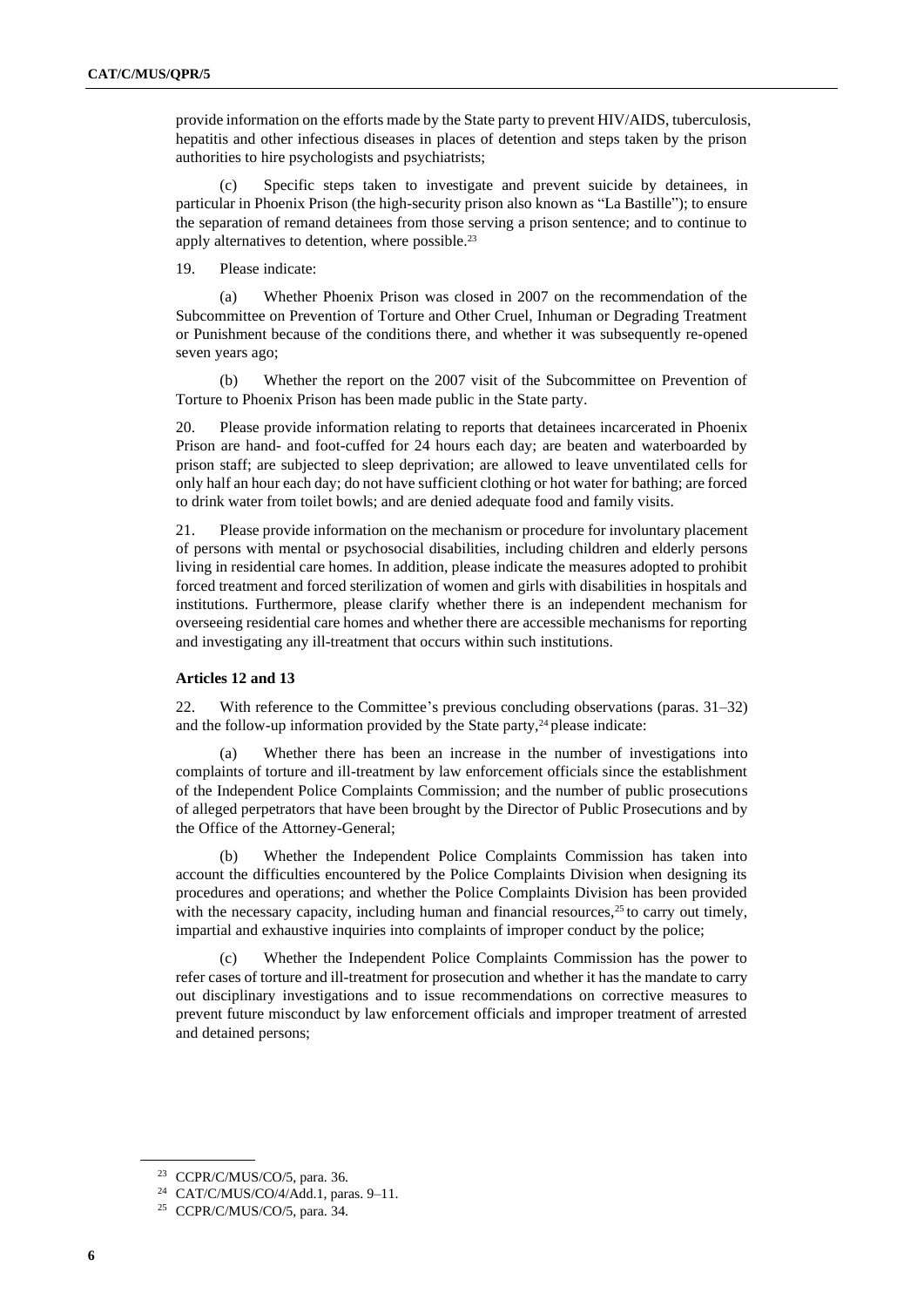(d) Whether any steps have been taken during the period under review to amend the Independent Police Complaints Commission Act 2016 in order to ensure the independence of the Independent Police Complaints Commission from the Executive;<sup>26</sup>

(e) How the State party guarantees the confidentiality and independence of the system for receiving complaints of torture and ill-treatment and ensures follow-up to cases, including those where the victims are deprived of their liberty. Please also indicate what mechanisms are in place to protect victims of torture and ill-treatment, members of their families, witnesses and investigators against any form of intimidation or reprisal arising as a consequence of complaints submitted.

23. With reference to the Committee's previous concluding observations (paras. 37–38), please provide information on:

(a) Steps taken during the period under review to ensure that complaints mechanisms designed to address violence against women police officers are effective, gender-sensitive and gender-responsive;

(b) Specific steps taken to further investigate the slowness of proceedings in cases of violence against women police officers and the current status of the investigations into these cases;

(c) Steps taken to ensure the prevention of such violence, inter alia, by providing gender-sensitive training.

### **Article 14**

24. With reference to the Committee's previous concluding observations (paras. 35–36), please provide information on any steps taken by the State party during the period under review to ensure that legal provisions and procedures are in place to enable victims of torture and ill-treatment to access and enjoy the right to adequate and appropriate redress, including restitution, compensation, as full rehabilitation as possible, satisfaction, the right to truth and guarantees of non-repetition, and not only monetary compensation. Please also provide information on rehabilitation programmes designed for victims of torture and ill-treatment, and the degree of cooperation with specialized non-governmental organizations in this respect.

#### **Article 16**

25. Please provide information on measures taken by the State party to enact legislation in order to explicitly prohibit corporal punishment in all settings, including in the home, in alternative and day-care settings and in penal institutions.

#### **Other issues**

26. Given that the prohibition of torture is absolute and cannot be derogated from, including within the framework of measures related to states of emergency and other exceptional circumstances, please provide information on any steps taken by the State party during the coronavirus disease (COVID-19) pandemic to ensure that its policies and actions comply with its obligations under the Convention. In addition, please specify the measures taken in relation to persons deprived of their liberty and in other situations of confinement, such as in homes for the elderly, hospitals or institutions for persons with intellectual and psychosocial disabilities.

## **General information on other measures and developments relating to the implementation of the Convention in the State party**

27. Please provide detailed information on any other relevant legislative, administrative, judicial or other measures taken to implement the provisions of the Convention or the Committee's recommendations, including institutional developments, plans or programmes.

<sup>26</sup> See https://tbinternet.ohchr.org/Treaties/CAT/Shared%20Documents/MUS/INT\_CAT\_FUL\_ MUS\_35365\_E.pdf.